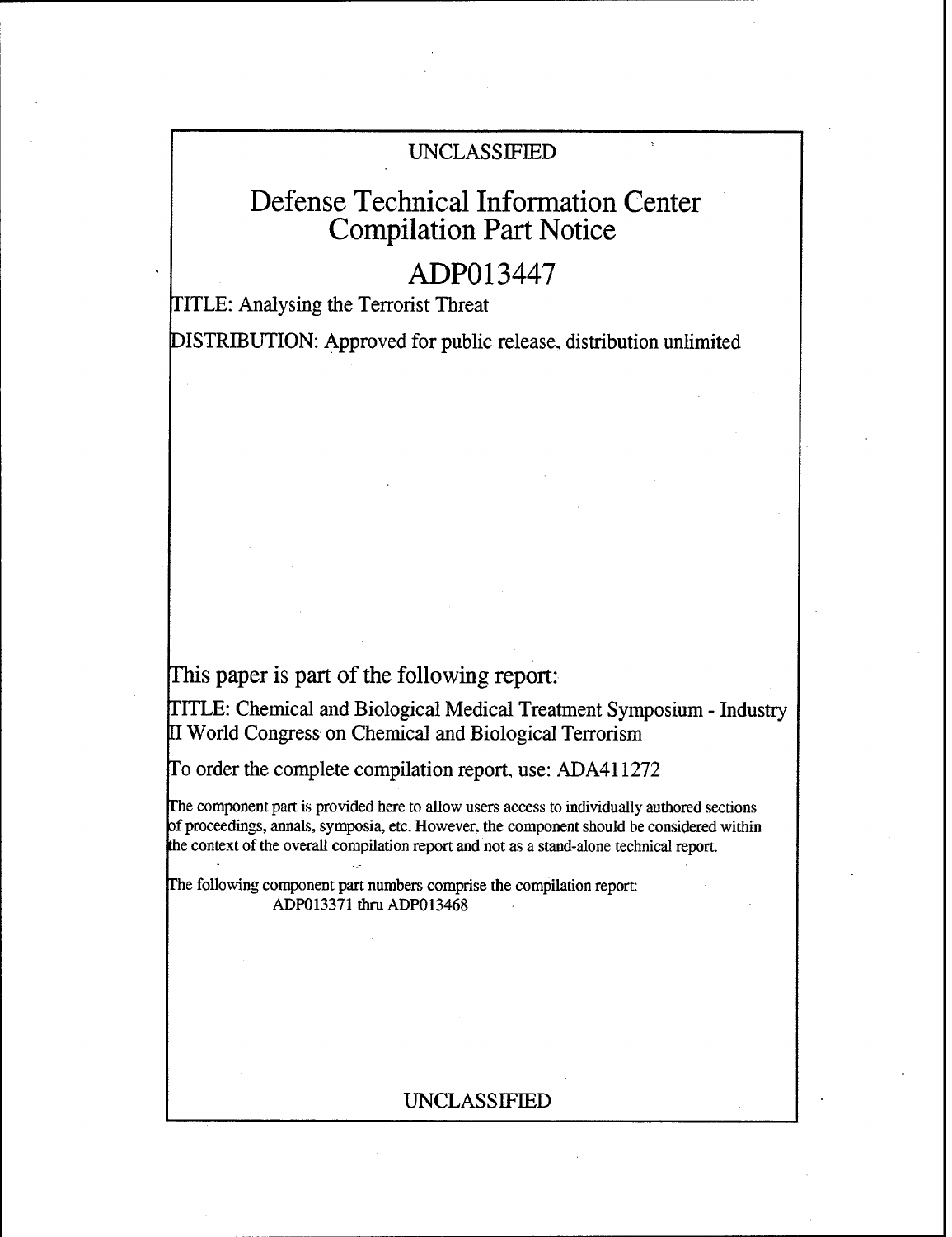# **78. ANALYSING** THE TERRORIST THREAT

Evelyn Le Chêne CDS, Suite VI, Alpha House Laser Quay,Culpeper Close Medway City Estate, Rochester, Kent ME4 2HU

### **INTRODUCTION**

It could be argued that there have been three phases in the last century during which particular concern has centered on the evolution of chemical and biological weapons (cbw); first, from the first world war to the end of the second; secondly, from the early fifties to the mid-eighties. In that second phase assessment of the level of risk of enemy use of chemical and biological agents depended largely on the state of east-west relations; in other words still within the military context. The third phase, and the one with which we are most concerned today has an entirely different perspective: the risk, particularly to civilian populations, of terrorist usage, 'State sponsored' or otherwise. Potential users of cbw are frequently - and probably correctly - referred to as acting within "The New Terrorism". While including 'classic' terrorist groups (of which there are at least twenty-nine listed by the United States alone), the term "New Terrorism" has wider implications, incorporating for the first time those referred to as "millennium" and 'single issue' activist organizations (such as animal rights) and individuals bent on revenge for whatever personal reason. The goal posts are perceived to have moved over the last fifteen years from inter-state conflict situations, or battlefield scenarios, in which military tactics would have been the main consideration, to adhoc possible use by any individual or organization with a grievance. Greatly improved communications, enhanced access to data and the relative ease of cross-border travel add to the potential for acquisition and eventual use. There have been several incidents that mark the new trend within the industrialized nations and on which government policy of containment and protection of population must be based; yet it is not only the industrialized world at risk. The psychological repercussions within society of the threat of use or actual use is a major consideration and one that has not been assisted by wild and emotive press stories, some based on fact, some partially correct and some totally fictitious. All aspects collude in making a threat assessment a difficult task to achieve.

The problem with analyzing a subject such as ours is that it often invokes more questions than it answers and highlights several factors on which one cannot rely. For example, analyzing historical data and establishing precedence of terrorist use of weapons of mass destruction (WMD) will give, at best, an incomplete picture. Playing the 'numbers' game is dangerous to findings as well. For instance, what is the true definition of the term 'mass destruction'? Nuclear weapons would certainly be categorized in that manner. It is arguable whether the same can be said for chemical weapons, but it is somewhat more realistic to use the term in relation to biological weapons. In the public perception, all have been confounded into the one alarming WMD title. The Aum Shinrikyo incident in Tokyo in which twelve people were killed and up to a thousand needed hospital care, had a disproportionate psychological affect across the globe in comparison to terrorist bomb outrages that have slain ten times as many.

What, then, is "New Terrorism"? In analyzing the level of threat, one has to start by posing several crucial questions such as "do such groups or individuals have the skill to complete their aim"? "Who are these groups and individuals", "how does one categories them" and crucially "what is their motivation"? Why would any group, organization or individual opt for use of chemical or biological weaponry in preference to any other weapon?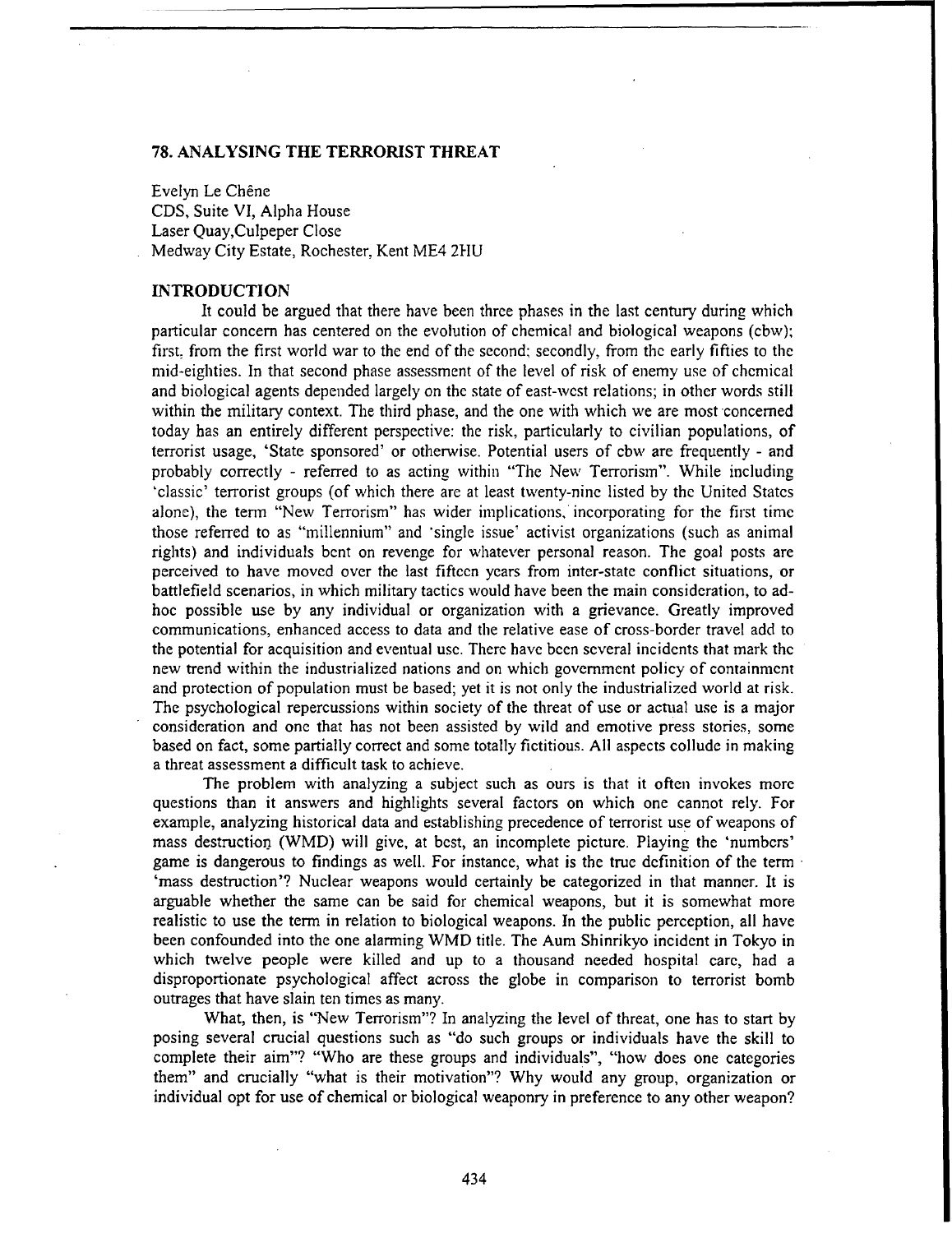Answers to such questions are key to "new terrorist" motivation and key to the assessment of risk level.

If analysis of the "new terrorism" is one side of the coin, the other is just as daunting. Who or what would be targeted by "new terrorism"? Industry, in which pharmaceuticals and petrochemicals are high profile, is an obvious target; yet, paradoxically, there has been little evidence to date of threat becoming reality in that sector although industry is vulnerable due to its manufacture of an extensive range of every-day products, many of which are precursors to most chemical weapons. Food contamination is the one area in which there is evidence of continuity of criminal/terrorist interest, acquisition and use.

Many take the view that the world has entered into a Century of Biology in which biotechnology will see much development and change, particularly within the bio-molecular engineering range, genetic engineering etc. Evolution of the threat of the future means we must look at the positive and negative threat, not just focus on what might catch the news headlines. Technology change is but one part of the conundrum in threat assessment, the other includes ethnic, religious, social and political issues.

## **METHOD**

Who, what, where and when are naturally the fundamental aspects to be considered. Included in each one, however, has to be regard for other aspects such as (a) are the potential users capable of achieving their aims? (b) are there any examples on which to draw? (c) an overview of the role of emotive press stories and how this interacts in administrative decisions and (d) the worrying rise in hoax incidents.

# WHO/WHAT/WHEN/HOW.

**.**Every nation has its own perception of what constitutes a terrorist threat, and their own perception as to which groups are categorized as such. There is a large consensus of opinion nonetheless. In the United States for instance, the list of Foreign Terrorist Organizations compiled by the Office of Counter-terrorism in October 1999 includes the Spanish ETA, Japanese Red Army, the PKK and Tamil Tigers. Of this sample of four groups only one, the Tamil Tigers, is known to have used toxic chemicals to achieve a tactical success against the Sri Lankan Armed Forces in June 1990. The official list contains several Islamic fundamentalist groups, such as Hamas and Hizballah, all of which are known to either have direct links to Osama Bin Laden or countries known to have sponsored state terrorism yet, unlike the Tamil Tigers proof that the fundamentalist groups have utilized WMD is not evident. So what groups or individuals are known to have used WMD?

### (a) Have used or who had potential to do so.

- \* Aum Shinrikyo
- The Rajneeshees
- The Covenant, the sword and the arm of the Lord
- Minnesota Patriots

The Raineeshees - so named after its Indian leader Bhagwan Shree Rajneesh, is a religious cult that developed widely in Europe - particularly in the United Kingdom and in the United States. In September 1984, the largest settlement based in Oregan, opted to use biological agents against the inhabitants of the nearest town with whom they were in litigation. The agent used was Salmonella. The targets were twelve restaurants in the town; the method of application was by spray of the bacteria into the restaurants' salad bars. The action, which took place in two separate phases throughout the month was conducted by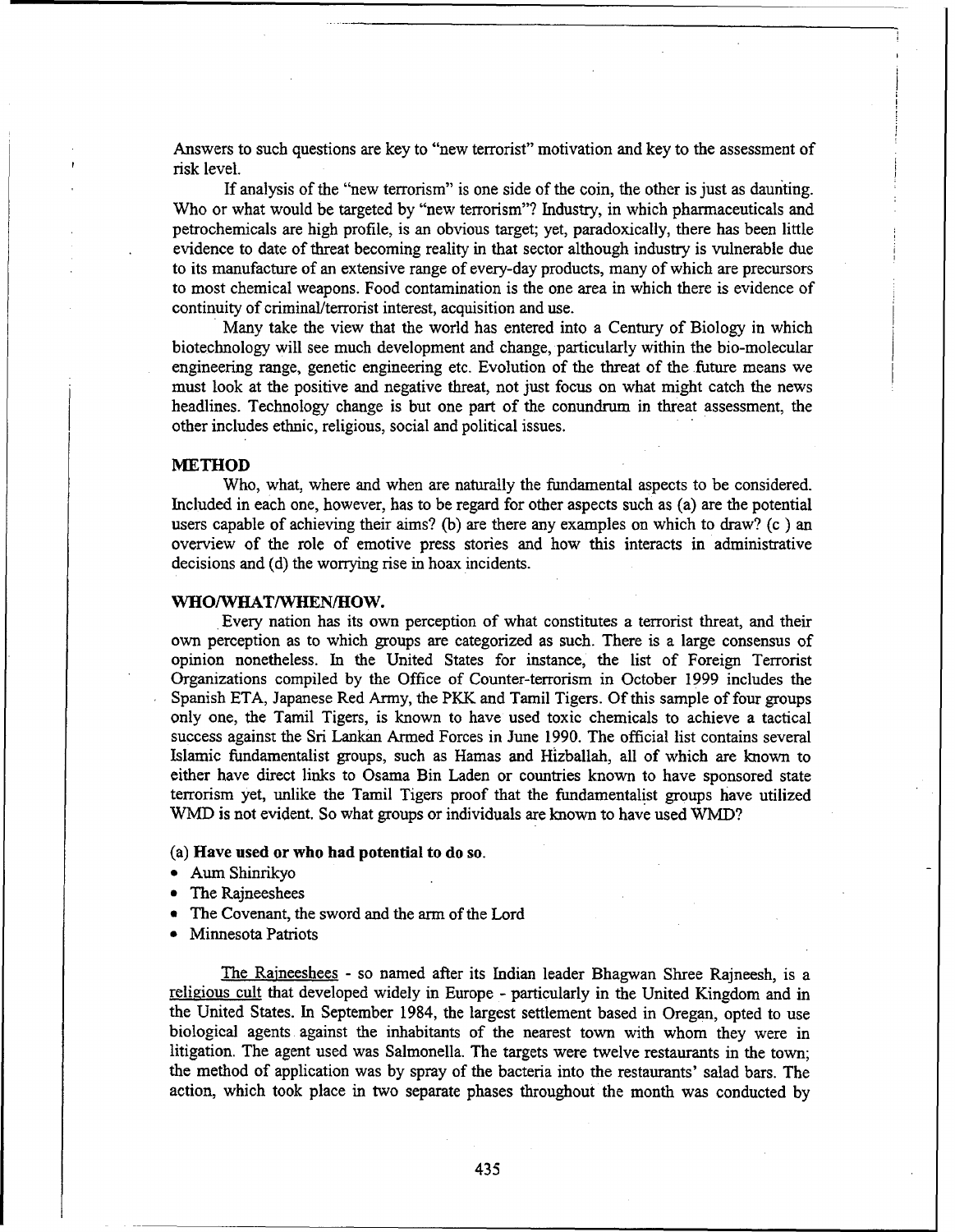fourteen specially selected Rajneeshees, including Ma Puja, a Filipino, who had perfected the culture. In total 751 people were incapacitated, and most required some hospitalization. The Rajneeshees had sought large scale incapacitation.

The Covenant. the sword and the arm of the Lord - a 'survivalist religious' group originally intended to poison water supplies in major US cities in the mid-eighties. using contents of a drum of potassium cyanide they possessed. Their motivation was to "hasten the return of the Messiah by 'carrying out God's judgments' against sinners". The aim was to achieve mass casualties.

Aum Shinrikyo - a Japanese apocalyptic religious sect, perhaps the best known group resorting to the use of WMD. The cult has experience in both biological and chemical agents. Its first product was botulinum toxin in 1990. By 1995, Japanese authorities believe the cult had produced anthrax as well and was looking at the possibility of manufacturing Q fever. Under the guise of assisting the victims of Ebola, a group from the cult visited Zaire in 1992 in an attempt to obtain the virus for culture in Japan. By 1993 the cult was producing small batches of nerve agents sarin, tabun, soman and VX. There was an intention to produce hydrogen cyanide, phosgene and mustard gas although these latter do not appear to have materialized. According to Japanese police, the cult produced VX on four occasions and made use of it during at least three assassination attempts. By the time of the cult's arrest and subsequent police investigations 'on site', installations were found to have been perfected that would have enabled the production and storage of up to 70 tons of sarin alone, at a daily pdn rate of 2 tons. The group had obtained its production facilities and assembled them, from open sources, from Teflon tubes to coil-method heat exchangers. The decision to place 600 gm.bags of sarin in several places within Tokyo's subway system in March 1995 had been motivated by the cult's belief that Armageddon was about to arrive with the imminent descent upon their location by police. Twelve people were killed in the incident and about one thousand affected to varying degrees.

Note: Although the above examples represent religiously motivated cults, their aims were different. The Rajneeshees for instance wanted to achieve an objective; Aum Shinrikyo sought the realization of an apocalyptic prophecy.

The Minnesota Patriots Council (MPC) - an anti-US government tax-resistant activist group which, in the mid 1990's had acquired ricin, the deadly protein toxin derived from castor beans. The materials - and instructions on formulation - had been obtained by open source, from a right-wing publication. The ricin, some 200 times more potent than cyanide, had been intended for individual assassinations - in this case against an Inland Revenue officer. Four leading members of the group were arrested before their intention could **be** put into operation, and they were sentenced under the Violation of biological Weapons Anti-Terrorism act.

# (b) Are rumoured to possess or have the potential

The Weather Underground - a radical left-wing group operating during the 1970s. The group was widely (internationally) said to have acquired incapacitating agents from the US Army's defense research center at Fort Detrick, Maryland. The persistence of the rumours have lead to the erroneous acceptance of the theory as fact. The group's history was one of attack, including with bombs, against federal buildings.

R.I.S.E. - remains obscure on several aspects. Its title is probably derived from Reconstruction, Society and Extermination and based on the ideology of its originator Allen Scwandner that mankind is destroying itself and the planet the remedy for which was elimination of mankind excepting for a chosen few. Although some have claimed he and his followers were right-wing nazis, the most likely orientation is that of left-wing eco-terrorist.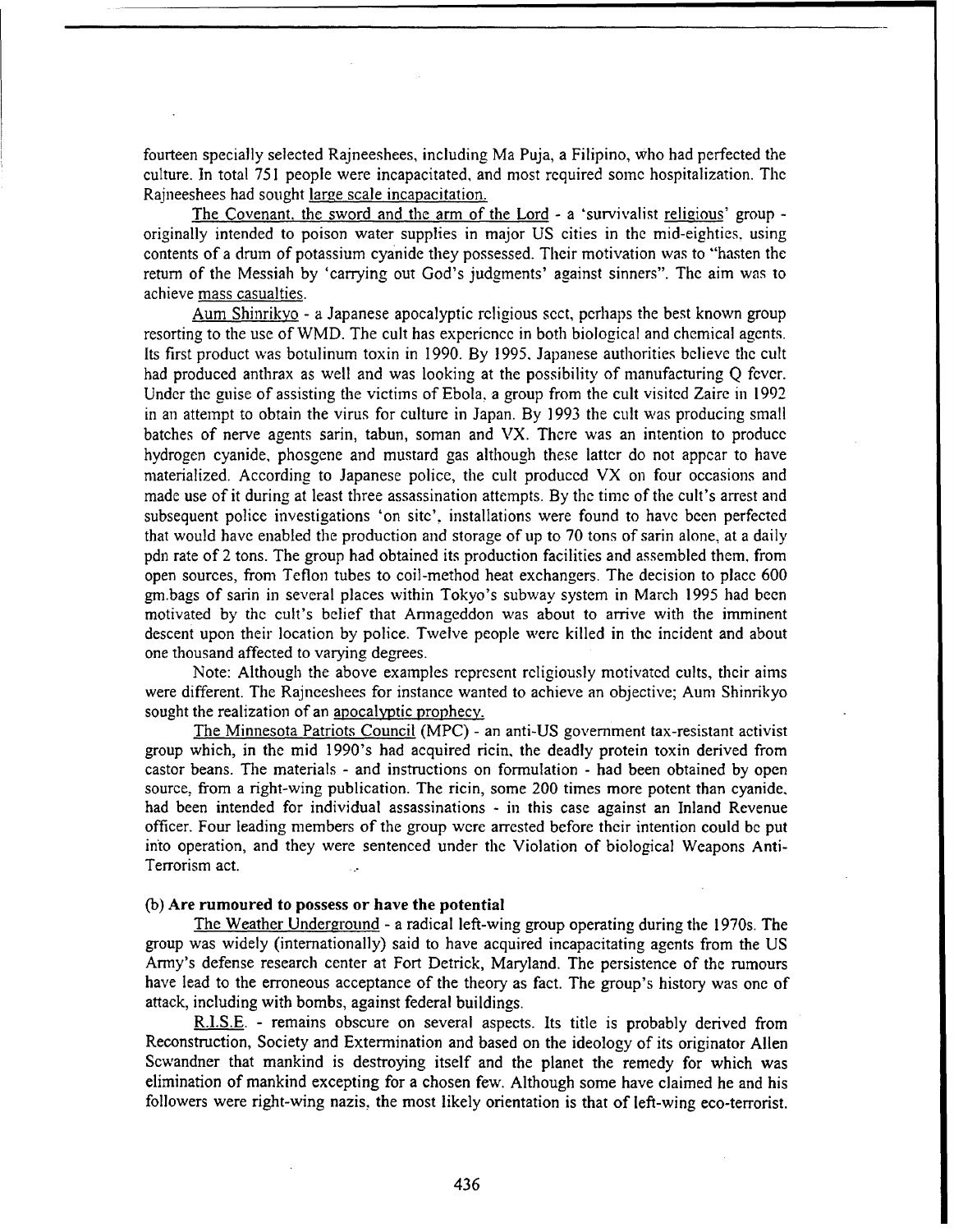For a 'cult' that is relatively unknown, R.I.S.E. had a remarkable propensity to obtain pathogens. Via a well-educated co-cultist, R.I.S.E sought eight microbial cultures but ended up with possessing five - Salmonella typhi (typhoid fever), Neisseria meningitidis (bacterial meningitis), Clostridium botulinum (botulinum toxin), Corynebacterium diphtheriae (diphtheria) and Shigella sonnei (dysentery). The vehicles for dissemination were to have been by aerosol and contamination of water and food supplies. R.I.S.E. was raided by police and subsequently folded but the question remains (a) could they have achieved their aims and (b) how close were they to doing so? To both points the answer is negative. What remains alarming with the R.I.S.E. saga is the nature of and amount of pathogens they were able to obtain.

The Baader-Meinhof Gang (Germany). An extreme left-wing German group operating in 1970/1 throughout Europe, it was widely believed that they had obtained mustard gas as a result of a raid on an US ammunition dump. Regarded as "New Left" and manned mostly by students, the Gang was otherwise known as the Rote Armee Faktion (Red Army Faction, or RAF). The range of its activities and willingness to resort to criminal activities, including physical attacks, led to its prominence along with other mainstream terrorist groups of the time, including the IRA, PLO, ETA etc. Yet the rumour that mass-casualties were the order of the day via water contamination for example, was eventually discounted as just that, rumour. The habitual targets for the group, individual assassinations and attacks on state property and personnel were not seen to have changed. This conclusion, doubtless correct, did not halt the rise in public concern during extensive press coverage.

Note: Of the three examples above, only one had the potential even though this was limited. The lessons are that (a) a group or individual can obtain the constituents and (b) the owners of such potential would find themselves severely restricted in effective use by lack of knowledge of some part of the programme. The other two examples were unfounded rumour that nonetheless had an emotive psychological impact on society.

#### (c) Individuals

Individuals with a personal grievance have been known to infect foodstuffs. For instance; a doctor in England injected atropine into bottles of tonic water in a supermarket is a case in point. The killing of Georgi Markov in London with a ricin pellet embedded into the tip of an umbrella is arguably another although this involved state sponsored assassination. Most recent is the case of Larry Wayne Harris who was arrested in February 1998 while carrying what he claimed to be enough anthrax spores to wipe out Las Vagas. (It was found to be harmless vaccine strain). Harris, a member of the neo-Nazi organisation "Ayran Nations" in Idaho, had obtained, through subterfuge, several vials of Yersinia pestis (bubonic plague culture) which he stored along with explosives in his home. None of his 'equipment' was used, yet his ability to obtain it has to be cause for ongoing concern.

#### **CONCLUSION**

"The New terrorism" is already in existence and works in several directions for religious and political/social reasons but mainly with one target: the civilian population. In many instances the aim is to exert either political or economic pressure on authorities or both. State bodies responsible for turning threat assessments into programme parameters that would be effective, have still some way to go, not least due to the fact that there has been little incorporation of the concerns of biotechnology and pharmaceutical industries in their deliberations. The threat, stripped of rumour and persistently incorrect and emotive press items on the issue, remains low where chemical weapons are concerned and would not in any event constitute a "mass" killing scenario. There is, however, a growing risk on the biological